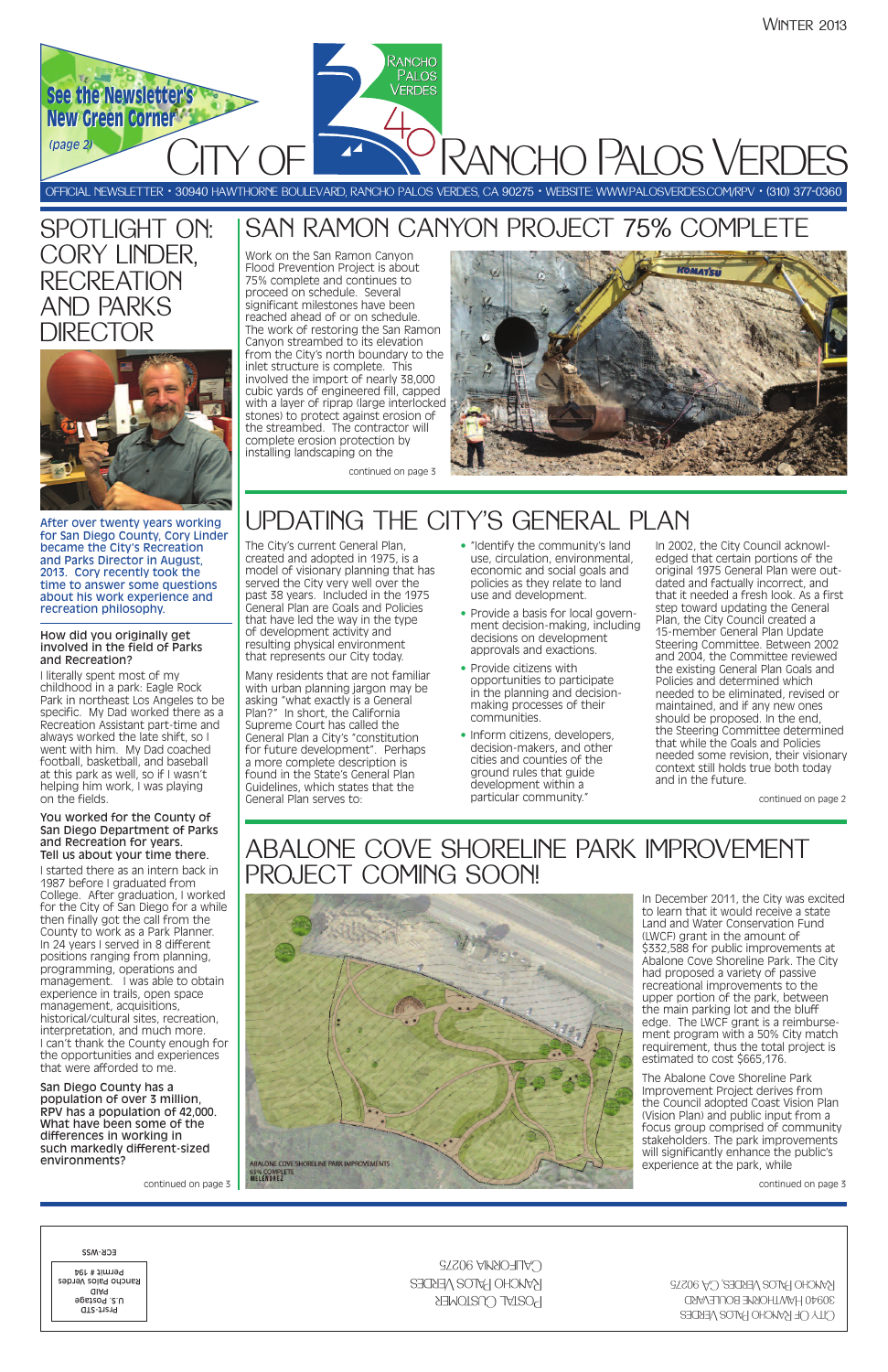# COME EXPLORE THE TIDE POOLS AND TRAILS OF RPV

Screensavers of the Amazon Rainforest are nice to look at on your laptop, but nature in all its glory is available just minutes away! Members of the Los Serenos de Point Vicente docent organization, in addition to their on-going tours of the Point Vicente Interpretive Center, lead free monthly hikes at a number of scenic Peninsula locales. The hikes and tours take approximately two hours, no reservations are required, and parking is free. Rain the night

# TIME TO RENEW YOUR BUSINESS **LICENSE**

### A SMALL TOWN WITH A LOT GOING ON

before or day of the hike cancels the event. Participants should wear comfortable walking shoes, sunscreen and a hat, and bring a small bottle of water. If you attend the hikes at Abalone Cove Beach, sturdy shoes are recommended, as part of the hike will be on cobblestones. For more information about these fun and interesting docentled nature walks, please call 310-377-5370 or visit the City's website.

### Abalone Cove Shoreline Park

### Ocean Trails Reserve

### Is it hard to fill out a business license APPLICATION?

It may come as a surprise that while Rancho Palos Verdes is primarily a bedroom community, there are currently over 2,100 licensed businesses operating in the City. All business activity performed within the City of Rancho Palos Verdes requires the business owner to pay the City's business license tax. This includes any business activity occurring within a residential area (such as a home office). Additionally, any service providers such as contractors, gardeners, or handymen, whether based in the City or not, are also required to be licensed with the City. Towards the middle of December, the City staff will mail 2014 business license renewal applications to all currently licensed businesses within the City. This application should be completed and returned with payment of the license fee to City Hall by January 31, 2014. Subsequent to processing these renewal applications, a 2014 Business Tax Certificate will be mailed to all businesses that have paid their license fee. Penalties will be assessed on any license applications received on or after February 1, 2014.

You may wonder what the City has been doing lately to be more "green." We're excited to share with you a new focus for our quarterly newsletter. We'll be bringing you "green" news on a regular basis. First up for the "Green Corner" we have the results of the two EDCO / City shredding events and electronic waste roundups for 2013. Between the Spring and Fall events, we had over 1,000 cars come by, dropping off over 39,750 pounds (19.88 tons) of paper for shredding. Over 13,600 pounds (6.8 tons) of electronic waste was collected for recycling. Additionally, over 53,000 pounds (26.5 tons) of high quality much was distributed for use in residents' gardens to beautify the City! Reusable grocery bags were distributed to participants, along with EDCO's holiday and special services schedule, and information on storm water pollution prevention. Taking care of our natural resources makes CENTS. These events are tremendously popular with our residents, so keep an eye out for the 2014 event dates and more efforts to keep the City green!

# **MARKET AND START AND START AND START AND START AND START AND START AND START AND START AND START AND START AND**

### References in the second and a **WHALE OF A DAY!**

Not at all! The form is simple, takes only a couple of minutes to complete, and it can be done in either a low or high-tech fashion. You can file on-line by going to the City's website, click on the Finance and Information Technology Department, and scroll down to business licenses. Then, simply follow the step by step instructions. The full web address for business license applications is http://www.palosverdes.com/rpv/ finance/index.cfm#businesslicence. You can also complete your license application in person at City Hall, inside the Community Development Department. If you have any questions regarding the renewal process, please contact the Business License Coordinator at 310-377-0360. For additional information about business licenses and taxes, refer to Chapter 5.04 of the City's Municipal Code or visit the City's website.

Whether you're an established enterprise or a hopeful start-up, thanks for your business we appreciate it!

# **WINTER 2013** HOLIDAY SHOPPING BY THE SEA!

Don't get caught in the mazes and long lines at the anonymous big box stores. The holidays are a busy and stressful time, so make your shopping experience short and sweet. Stop by our cozy gift shop nestled in the lobby of the Point Vicente Interpretive Center and pick up that special gift for friends and family. Visit our gift shop at the Point Vicente Interpretive Center,



Palos Verdes Drive West, next to the Point

Vicente Lighthouse. We are open daily from 10:00 a.m. to 5:00 p.m., December 24th and 25th, and New Year's Day. Stop and shop, beat the Christmas rush, and then catch a sunset that department stores can't match!

### GENERAL PLAN UPDATE (Continued from page 1)





Saturday, March 1, 2014 ~ 10:00 a.m. - 4:00 p.m. Point Vicente Interpretive Center 31501 Palos Verdes Drive West, Rancho Palos Verdes "Whale" Away the Hours at the 2014 Whale of a Day! Watch for whales from our premier whale watch patio and check out some of our exciting activities:

> Children's Activities Crafts, games, fun zone, and face painting.

Arts & Crafts Marine-themed art exhibits & vendors.

> Entertainment Live music, animals, and more.

Food Booths Enjoy lunch overlooking the sparkling Pacific Ocean.

### Exhibits/Museum

Tour the Point Vicente Interpretive Center. Lighthouse Tours/Exhibits courtesy of the U.S. Coast Guard.

Free parking and shuttle service at: Rancho Palos Verdes City Hall, 30940 Hawthorne Boulevard Saturday, December 28th - 11:00 a.m. Sunday, January 12th – Noon Saturday, February 15th – 2:00 p.m.

Hike down the dirt trail to the beach and tour the tide pools teeming with fascinating marine life. Moderate. The parking fee will be waived for hike participants.

### Sunday, January 26th - 3:00 p.m.

Walk through coastal sage habitat along the eastern bluff of the Reserve. Enjoy coastal views, see WW II sites, and look for gray whales on their annual migration. Moderate. Park on La Rotonda Drive at Twin Harbors View Drive.

The Steering Committee's recommendations, along with a General Plan Update Program, were presented to the City Council in December 2004. At that meeting, the Council directed Staff to move forward with updating the General Plan. Staff then engaged consultants to assist with the preparation of technical studies and in September 2009, the City Council and Planning Commission held a Workshop to provide a "Kick-off" to the General Plan Update process. Since that time, Staff has been working diligently with the Planning Commission on various text revisions and land use changes to bring the General Plan up to date.

At their August 27, 2013 meeting, a milestone in the General Plan Update process was reached when the Planning Commission completed their review of the "Draft" text for the General Plan.

As review of the "Draft" Text has been completed, Staff will now be working on developing text, goals and policies to address Climate Change issues as required by State Law. These items, in addition to any other necessary changes to the "Draft" text, will be reviewed by the Planning Commission through future public hearings. Once these additional updates are completed, Staff will prepare the environmental analysis as required by the California Environmental Quality Act (CEQA).

Upon completion of the CEQA analysis, the "Draft" General Plan Update and CEQA analysis will be brought back to the Commission during a public hearing for final review and recommendation to the City Council. The City Council will then consider and adopt the entirety of the document including the environmental analysis in one or more future public hearings or workshops. Staff envisions that the Council will begin review of the "Updated" General Plan in 2014.

The City encourages all residents to get involved in the General Plan Update process by reviewing the "Draft" updated text, which can be found on the City's website at the following link: http://palosverdes.com/rpv/ planning/content/General\_Plan\_Upd ate.cfm. Additionally, if you would like to be placed on an "interested parties" list to receive future public hearing notices related to the General Plan Update project via e-mail, you may subscribe by joining the City's list serve group, which can be found at the following link: http://pvalert.com/listserver.

If you have any questions or comments regarding the General Plan Update, please contact the project manager, Community Development Deputy Director Gregory Pfost, at 310-544-5228 or via e-mail at gregp@rpv.com.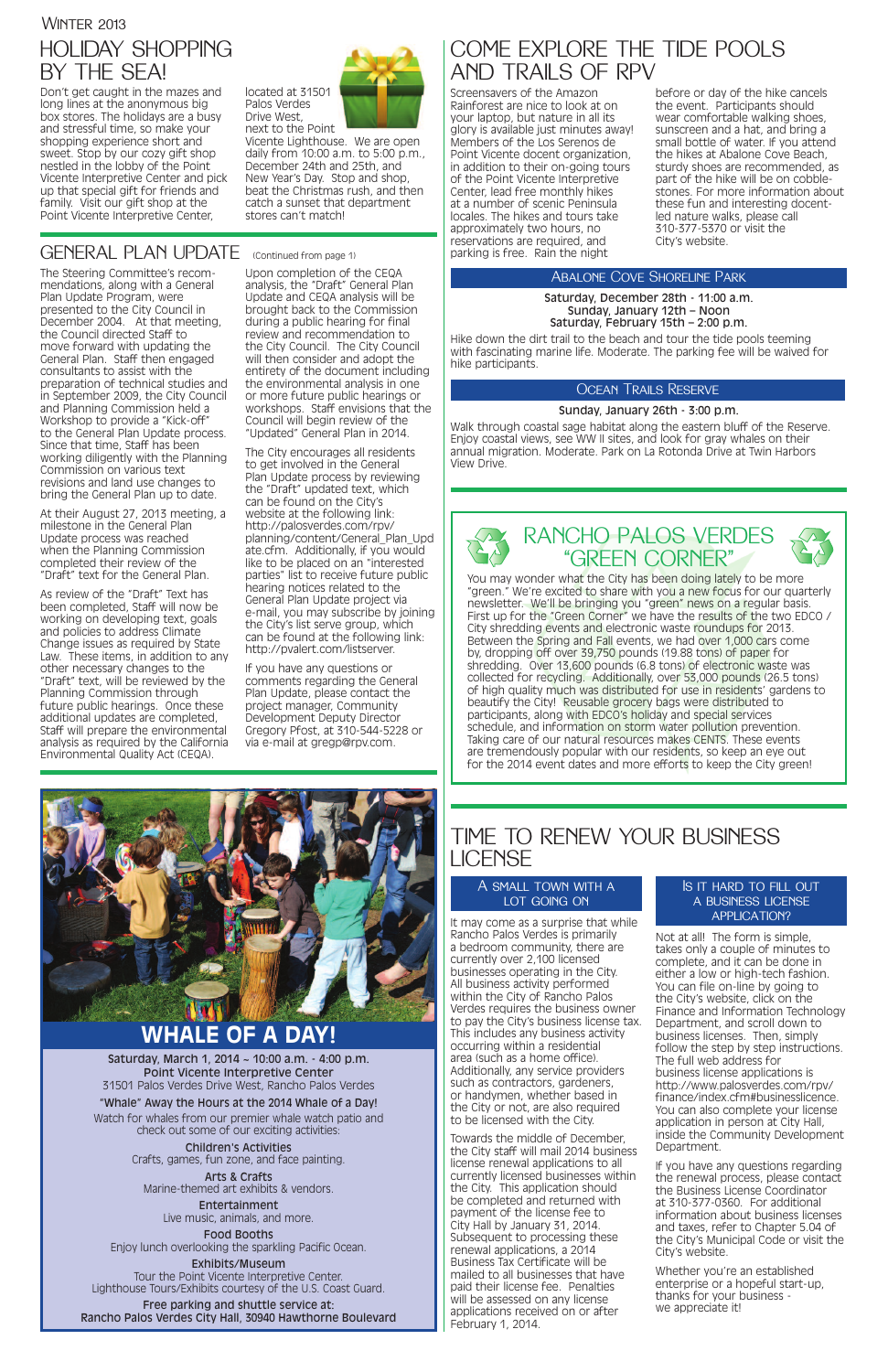## **HIKE THE PRESERVE AT NIGHT!**

Who says the sun has to be out to go for a hike? "Dancing with the Stars" re-runs can wait. Come walk among the stars and explore the beautiful Palos Verdes Nature Preserve at night instead! Night hikes will be led by Mountains Recreation and Conservation Authority Park Rangers on December 19th, January 30th, February 15th, and March 8th. All hikes take place from 7:00 p.m. to 9:00 p.m.

On these moderate hikes, Park Rangers lead participants through the Portuguese Bend Nature Reserve by moonlight, sharing interpretive information about the Preserve and hiking safety tips.

Preregistration is required. Hike fee: \$7 per person. For more information, please contact the Recreation and Parks Department at 310-544-5260 or parks@rpv.com. Rain cancels event.

# CITY TEAMS WITH STAFF OFFICIAL TO IMPROVE ELECTRICAL RELIABILITY

In recent years, the Peninsula and South Bay cities—including Rancho Palos Verdes—have experienced an increasing number of power outages. The City has also seen an increase in brush fires related to electrical equipment problems. The largest of these burned 180 acres and threatened homes in 2009. Fires associated with electrical equipment failures pose a serious threat to the lives and property of City residents, as well as to the viability of the City's open space areas.

Following a number of extended power outages in late 2011 and the "Crest" fire in January 2012, the Rancho Palos Verdes City Council began to exert more pressure on Southern California Edison (SCE) to improve the safety and reliability of its infrastructure on the Peninsula. However, progress has been slow and outages continued to occur frequently. It was at this point that the City turned to our State legislators and the California Public Utilities Commission (CPUC) for assistance.

In January 2013, 66th District Assemblymember Al Muratsuchi of Torrance introduced Assembly Bill No. 66 (AB 66) with the sponsorship of the Rancho Palos Verdes City Council. AB 66 was intended to require electrical utilities to identify

and report to the CPUC on the areas of the state experiencing the most frequent and longest outages. This information would be made available on the utilities' websites and would be utilized by the CPUC to direct resources and funding to the geographical areas that are most adversely affected by outages and equipment failures. AB 66 was supported by other Peninsula and South Bay cities that were similarly affected by power outages, as well as by the South Bay Cities Council of Governments (SBCCOG). It was signed by Governor Brown on October 5, 2013, and will go into effect on July 1, 2014.

While AB 66 is expected to provide useful data on the frequency and duration of outages in the coming years, the City remains committed to holding SCE accountable for its promises to address these issues. Recently, Rancho Palos Verdes, SBCCOG and other South Bay cities have reached out directly to the CPUC for assistance, particularly after a September 2013 outage that affected 115,000 SCE customers in the South Bay and on the Peninsula. The City has received a verbal commitment from the President of the CPUC – a former president of SCE – to "escalate" our communities' concerns to higher levels of SCE management.

> improving access and the educational experience. The improvements at Abalone Cove Shoreline Park propose to:

- Replace picnic tables and park benches;
- Construct a shade structure;
- Replace trash receptacles;
- Install a drinking fountain;
- Install mutt mitt dispensers;
- Improve trailheads and all trails/paths (including some accessible trails);
- Construct viewing areas;
- Install landscaping and irrigation;
- Create an exploration play area.

Since 2012, City Staff and the project's Landscape Architect have been regularly meeting with

members of the focus group to provide input on the final design, such as the placement and look of the park features listed above. At this time, the project plans are nearly complete and construction is scheduled to occur in early 2014. At that time, portions of the park area and parking lot will be temporarily closed to accommodate construction. The re-opening of the park is tentatively scheduled for late spring 2014.

It's all about balance. It's creating recreational opportunities for the public as well as protecting the resource for generations to come. Managing open space is a delicate balance as you have passionate people, who love the natural beauty of the preserve and the native

> Information can be found on the City's website for this project. Please join the City's list-serve to receive electronic updates on the project's progress.

### ABALONE COVE IMPROVEMENT PROJECT (Continued from page 1)

remaining canyon slopes. The landscaping will include establishment of both native shrubs and bushes, as well as hydro seeding, which is the spray application of native plant seed, fertilizer and a binder mix. South of Palos Verdes Drive South, the 1,700 foot cut and cover (traditional excavation) section of the 54-inch storm drain has been installed between the two tunneling pits and the sections of steel pipe have been welded together. The slant drain tunnel, which runs from the top of the bluff to the beach, has been completed, and the lowest 300 feet of the storm drain pipe inside the tunnel has been installed.

In addition, important work continues on the outlet structure at the toe of the bluff, which is being installed to protect the bluff and beach near the outlet. The contractor has installed concrete head and wing walls, which are tied back into the bluff using 40 steel bars of up to 60 feet in length that are bored and grouted into the bluff rock. The 3-foot thick concrete apron on the beach will have large energy dissipating rocks cast into the concrete. When finished, the outlet structure will feature sculpted and stained concrete, allowing it to blend into the naturally occurring bluff face. Work around the inlet structure, located inside the canyon

4,000-feet upstream, also continues, including the inlet foundation, walls and access road from the switchbacks that will allow for maintenance to occur at the upstream end of the pipe.

The most time-consuming and difficult portion of the work is the 2,000 foot rib and lag tunnel, which will contain the upstream portion of the storm drain. Tunnel excavation is difficult and often unpredictable work, and the contractor has experienced some delays due to hard material, complex logistics and equipment breakdowns. However, he has extended his work week and the tunnel excavation should be finished by the end of December.

San Ramon is projected to be completed on time and within the agreed upon price quoted by the contractor. A state grant has been awarded to reimburse the City for 50% of the eligible project costs. The City has received two reimbursement checks from the California Department of Water Resources and has submitted an invoice for the third. The Contractor and City Staff appreciate

### the patience and overwhelming support of the residents and neighbors during the construction of this important project.

San Diego County is the size of the state of Connecticut, so there is a lot of land to cover and a lot of different communities to deal with. Within the county, I worked with 26 different communities to provide recreation to those locally and regionally by operating over 90 parks and preserves within 50,000 acres. Now, I consider working with just one community refreshing and I feel that I will be able to spend more time focusing on what the community wants and how we can provide that to them.

### Tell us about your personal sports and outdoor recreation past (and present):

As I stated before, I grew up in a park, so spending time outdoors is key for me. Whether it's playing sports, hiking, camping, or whatever, I just like being outdoors. I played football, basketball, and baseball throughout my youth and into high school. I found college to be the place where I could further my passion for the outdoors and ultimately obtained a degree in Recreation Management with an Outdoor Emphasis from San Diego State University (Go Aztecs!).

You have extensive experience in managing open space holdings. One of RPV's proudest accomplishments has been the acquisition of over one thousand acres of open space. How would you maintain the natural beauty of the preserve while maintaining access for all?

habitats and wildlife within it. You also have a very active population

who love to hike and ride the trails. Public education and outreach is essential to have mutual respect for all users with the similar goal of preserving the land in perpetuity.

### You've had extensive experience in refereeing. How do your experiences as a referee help you in dealing with difficult situations and difficult people?

I kind of fell into officiating basketball in college starting with intramurals and ultimately worked my way to the Division 1 level of college basketball. I think what made me a good referee was watching my Dad every day: how he coached and mentored people, and how he treated everyone fairly. I applied that philosophy out on the court and maintained the goal of being a good, consistent, and fair referee where the players dictated the outcome of the game-not the referees. I carry that same attitude to my career as well. We serve the public. We may not make everyone happy with each project or program, but we try to serve as many people as we can while protecting the resources for generations to come.

### The California Parks and Recreation Society has a motto: Parks Make Life Better. Tell us how you think parks can improve life for RPV residents.

RPV is a tight-knit community and very proud of what they have, and where they live. I would love to continue to grow their love of their parks and preserves by offering quality parks and programs in a safe and clean setting. Everyone has their favorite memory of a park or an experience that happened in a park. I want to make sure the City continues that legacy because I truly believe that Parks Made

# SAN RAMON CANYON PROJECT (Continued from page 1)

My Life Better!

# BE "CERT"AIN IN AN EMERGENCY!

Firefighters, Sheriff Personnel and other Public Safety staff are the traditional first-responders in an emergency, but normal, everyday citizens can play a crucial role as well. On October 12, 2013, nearly 150 members of the Community Emergency Response Teams (CERT) throughout the South Bay conducted their annual joint training drill at Point Vicente Park/Civic Center.

CERT members from the Palos Verdes Peninsula and the South Bay spent three hours practicing their full range of CERT skills. The RPV City Hall site was configured for three Search and Rescue venues, two "HazMat" sites, a fire suppression exercise site, medical triage and first aid, and communications training.



CERT is a national program requiring 20 hours of structured training that enables volunteers to handle disaster response activities in their home or community if first responders are temporarily over-whelmed during a major disaster. For more information, please contact Cheryl Dawson at 310-377-8716 or cherlydawson@cox.net.

### CORY LINDER (Continued from page 1)

### Volunteers Conduct Joint Emergency Drill